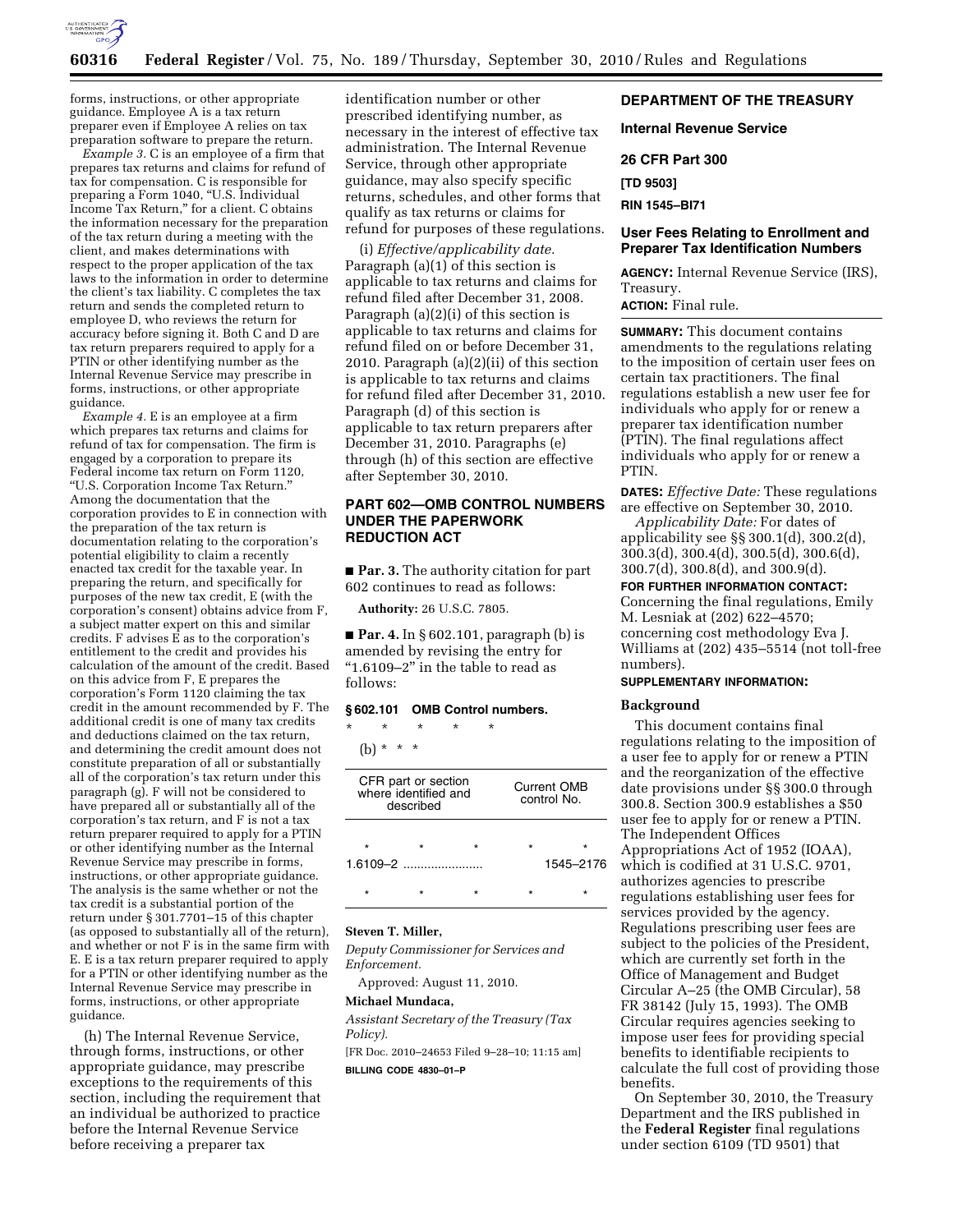require tax return preparers who prepare all or substantially all of a tax return or claim for refund to use a PTIN as their identifying number. These regulations also provide that to be eligible to receive a PTIN, a tax return preparer must be an attorney, certified public accountant, enrolled agent, or registered tax return preparer.

On July 23, 2010, the Treasury Department and the IRS published in the **Federal Register** (75 FR 43110) a notice of proposed rulemaking (REG– 139343–08) proposing amendments to part 300 of title 26 of the Code of Federal Regulations. New § 300.9 of these regulations proposed to establish a \$50 user fee to apply for or renew a PTIN. These regulations do not include any fees charged by the vendor, which vendor fee is now calculated to be \$14.25. Additionally, these regulations proposed to reorganize the effective date provisions of §§ 300.0 through 300.8. A public hearing regarding the proposed regulations was held on August 24, 2010. The IRS also received written public comments in response to the proposed regulations.

After careful consideration of all written public comments and statements made during the public hearing, the Treasury Department and the IRS have decided to adopt without modification the proposed regulations that establish a \$50 user fee to apply for or renew a PTIN, recovering the full cost to the IRS for administering the PTIN application and renewal program. The Treasury Department and the IRS also have decided to adopt without modification the proposed regulations reorganizing the effective date provisions under §§ 300.0 through 300.8.

#### **Summary of Comments**

Over 10,000 written comments were received in response to the notice of proposed rulemaking. The comments were considered and are available for public inspection upon request. The comments related to the \$50 user fee to apply for or renew a PTIN, the related PTIN regulations under section 6109, or the proposed amendments to regulations governing practice before the IRS under 31 CFR part 10 (Circular 230). No comments were received regarding the reorganization of the effective date provisions. Many of the comments are summarized in this preamble.

To the extent comments received with respect to the user fee regulation raise issues pertaining to the PTIN regulations under section 6109 or Circular 230, the Treasury Department and the IRS are considering and

addressing those comments in connection with the relevant regulations. Accordingly, the summary of comments below addresses only those comments that seek modification or clarification of the user fee as set forth in the proposed regulations.

## *1. Tax Return Preparers Who Already Are Subject to Fees*

The Treasury Department and the IRS received numerous comments stating that tax return preparers who are attorneys, certified public accountants, or enrolled agents already are required to maintain licenses and pay numerous fees associated with obtaining and maintaining their licenses. Some commentators also stated that regulation of currently unenrolled tax return preparers or imposing a user fee to apply for or renew a PTIN for currently unenrolled tax return preparers was acceptable, but individuals who are regulated currently should not be required to obtain a PTIN or pay a user fee. Other similar comments requested that licensed tax consultants in Oregon be grandfathered into the new regulatory scheme and that individuals who currently have a PTIN be exempt from the requirements to apply for and renew a PTIN.

Having a PTIN is a special benefit that allows specified tax return preparers to prepare all or substantially all of a tax return or claim for refund for compensation. The OMB Circular encourages user fees for governmentprovided services that confer special benefits on identifiable recipients over and above those benefits received by the general public. A user fee must be set at an amount that allows the agency to recover the full cost of providing the special services unless the Office of Management and Budget grants an exception.

The same special benefit is conferred on all persons who obtain a PTIN, and the cost to the government is the same for providing PTINs to attorneys, certified public accountants, and enrolled agents as it is for providing PTINs to formerly unenrolled tax return preparers. Under the OMB Circular, absent special approval, the IRS must recover the full costs for providing the special benefits associated with a PTIN. The IRS cannot charge a user fee solely to tax return preparers who are not otherwise licensed as an attorney, certified public accountant, or enrolled agent. Although many comments sought exceptions to the user fee, one commentator encouraged the Treasury Department and the IRS to maintain a uniform user fee for obtaining a PTIN. Consequently, the Treasury Department

and the IRS are adopting the proposed regulations and requiring all tax return preparers to pay a user fee to apply for or renew a PTIN.

## *2. Calculation of the User Fee*

The Treasury Department and the IRS received a comment that the proposed regulations do not comply with the provisions of IOAA because a PTIN is not a service or thing of value to a tax return preparer. The commentator also stated that the proposed regulations do not comply with the general policies for implementing user fees, as provided in the OMB Circular, because providing a PTIN to a tax return preparer benefits the general public by tracking incompetent and unscrupulous tax return preparers and that the IRS already meets a goal of the OMB Circular because it is already selfsustaining, as the IRS collects more taxes than it costs to run the agency.

The IOAA authorizes agencies to prescribe regulations that establish charges for services provided by the agency. The charges must be fair and must be based on the costs to the government, the value of the service to the recipient, the public policy or interest served, and other relevant facts. The IOAA provides that regulations implementing user fees are subject to policies prescribed by the President; these policies are currently set forth in the OMB Circular. The OMB Circular encourages user fees for governmentprovided services that confer benefits on identifiable recipients over and above those benefits received by the general public. Under the OMB Circular, an agency that seeks to impose a user fee for government-provided services must calculate the full cost of providing those services.

The user fee was determined to be consistent with the IOAA and the OMB Circular. A PTIN both confers a special benefit on an identifiable recipient and is a service or thing of value to a tax return preparer. A PTIN confers a special benefit because without a PTIN, a tax return preparer could not receive compensation for preparing all or substantially all of a federal tax return or claim for refund. Because only attorneys, certified public accountants, enrolled agents, and registered tax return preparers are eligible to obtain a PTIN, only a subset of the general public is entitled to a PTIN and the special benefit of receiving compensation for the preparation of a return that it confers. This analysis is consistent with the current practice of charging a user fee on individuals seeking to become enrolled agents. Being an enrolled agent confers special benefits; and, therefore,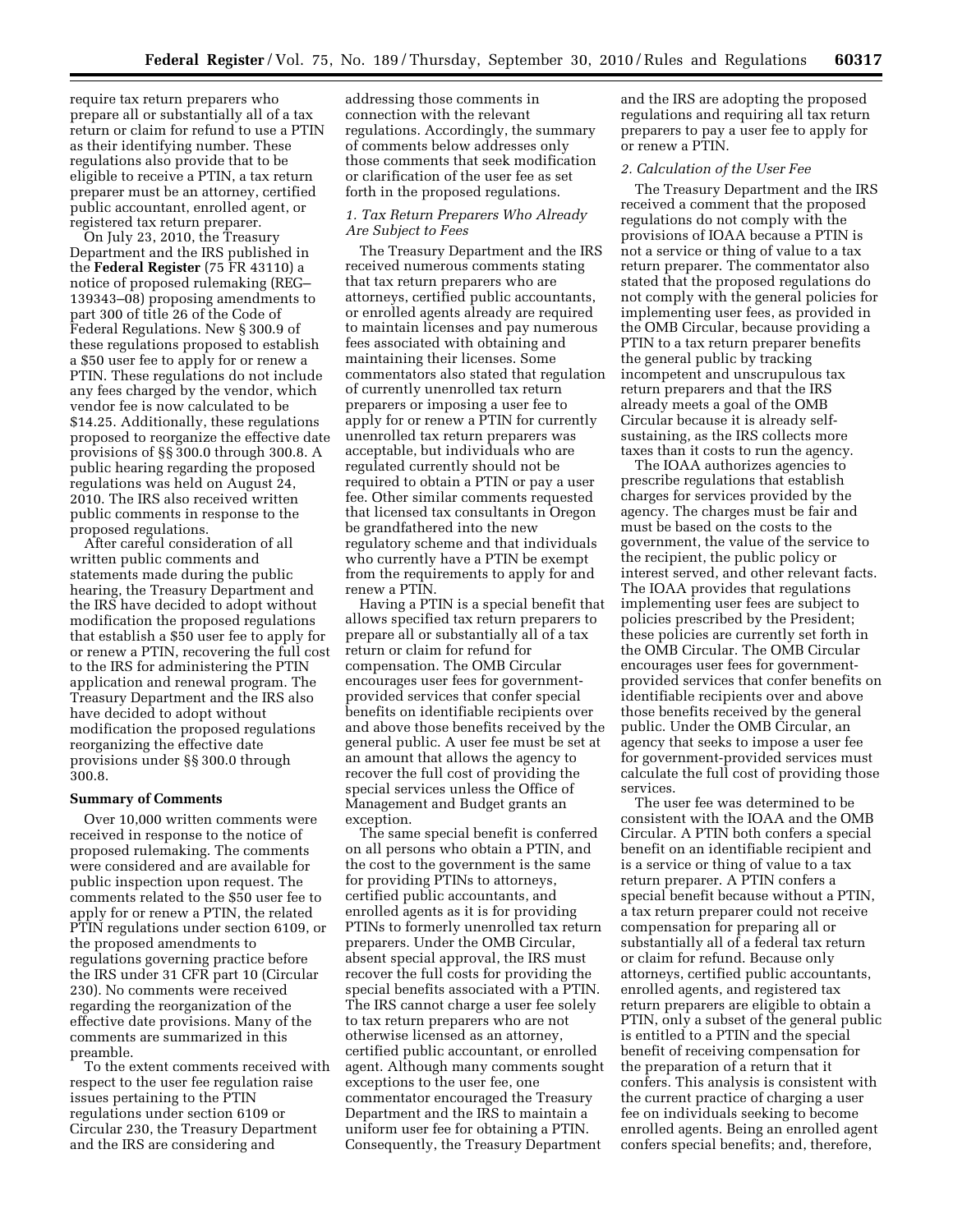the IRS currently charges a user fee on applicants seeking those special benefits.

Further, while it is anticipated that requiring tax return preparers to obtain a PTIN will benefit tax administration generally, only the tax return preparer who receives the PTIN can take advantage of the special benefit associated with having a PTIN. The OMB Circular provides that a government agency should recover the full cost of providing a special benefit when the general public receives a benefit as a necessary consequence of the government providing a special benefit to an identifiable recipient.

The OMB Circular also provides that one of the objectives of establishing a user fee is to "ensure that each service, sale, or use of Government goods or resources provided by an agency to specific recipients be self-sustaining.'' As described above, the issuance of a PTIN provides a special benefit to the specific tax return preparer who receives the PTIN. The administration of the PTIN application and renewal program requires the use of IRS services, goods, and resources. For the PTIN application and renewal program to be self-sustaining, the IRS must charge a user fee to recover the costs of providing the special benefits associated with PTIN. The fact that the IRS collects tax revenue for use by the government as a whole does not affect the analysis of whether the PTIN application and renewal program is self-sustaining. Thus, the Treasury Department and the IRS are complying with the provisions of the IOAA and the OMB Circular by implementing a user fee to recover the costs associated with the issuance of PTINs.

#### *3. Renewing a PTIN*

Several commentators objected to renewing their PTIN on a yearly basis and requested longer renewal periods. At this time the Treasury Department and the IRS have determined that an annual renewal of a PTIN is the most effective procedure. The user fee to renew a PTIN is, however, part of the larger implementation of recommendations in Publication 4832, "Return Preparer Review," which was published on January 4, 2010, to be effective for the 2011 Federal tax filing season (January–April 2011). These recommendations include revisions to Circular 230 implementing the registered tax return preparer program and revisions to the regulations under section 6109 requiring all tax return preparers to obtain and use a PTIN as their identifying number. As these programs are implemented, the IRS will

continually monitor their administration and make appropriate adjustments to increase effectiveness. Thus, in the future, the Treasury Department and the IRS will review the requirement to annually renew a PTIN and will make modifications, as appropriate.

## *4. The Amount of the User Fee*

Many commentators objected to the amount of the user fee. Some stated that the user fee should be smaller or that tax return preparers who prepare a limited number of returns should pay a smaller user fee. Other commentators characterized the user fee as a tax or a revenue raiser.

As stated earlier in this preamble, under the OMB Circular, the IRS must recover the full cost of providing a PTIN. The full cost to the government to administer the PTIN application and renewal program was calculated to be \$50 per application or renewal. The user fee does not provide funds beyond the cost to process PTIN applications. Thus, the user fee to apply for or renew a PTIN does not provide additional revenue to the IRS that can be allocated to other programs. The PTIN user fee merely offsets costs the IRS incurs to provide the special benefits associated with having a PTIN.

The cost of processing PTIN applications is not affected by the number of tax returns that a tax return preparer prepares during a given tax season. For example, the cost to the IRS to process the PTIN applications of individuals who prepare over 500 tax returns per year, approximately 100 tax returns per year, or under 10 tax returns per year is the same. The IRS will perform the same tax compliance and suitability checks on these individuals and will provide these individuals with the same PTIN support services. The IRS must also maintain the same data in its PTIN database regarding these individuals and develop the same reconsideration process for these individuals in the event their PTIN applications are denied. Because the cost to the IRS is not dependent on the quantity of returns that an individual tax return preparer prepares, the final regulations adopt the \$50 user fee for all tax return preparers to apply for or renew a PTIN.

## *5. Burden Imposed by the User Fee*

Some commentators stated that the \$50 user fee will be a burden on their businesses or that the cost to apply for or renew a PTIN will be passed on to clients. The IRS recognizes that some individuals who prepare a small number of tax returns may stop

preparing tax returns or that the PTIN user fee may be passed on to clients. The IRS, however, believes that the implementation of the registered tax return preparer program and the requirement to use a PTIN as provided in the section 6109 regulations will benefit taxpayers and tax administration as a whole. The registered tax return preparer program will ensure that tax return preparers meet and maintain a minimum level of competency. The requirement to use a PTIN will provide the IRS an effective way to monitor tax return preparers and enforce the regulation of tax return preparers. The Treasury Department and the IRS believe that a user fee to apply for or renew a PTIN is necessary to recover the cost that the IRS will incur to implement and administer the PTIN application and renewal program.

Other commentators suggested that the user fee to apply for or renew a PTIN would cause some tax return preparers to revert to using their social security number when preparing tax returns rather than a PTIN, which would contravene the identity protection currently provided by PTINs. The regulations under section 6109, however, require tax return preparers to use a PTIN as their sole identifying number when preparing tax returns or claims for refund for compensation. Thus, tax return preparers are not allowed to use their social security numbers as an identifying number when preparing tax returns or claims for refund.

## *6. Use of a Third Party Vendor*

Several commentators objected to providing identifying information to the third party vendor, and numerous commentators objected to paying a separate fee to the vendor.

The third party vendor is statutorily and contractually obligated to protect all personally identifiable information. The vendor is subject to the confidentiality and disclosure provisions of section 6103. The vendor also must comply with the provisions of the Federal Information Security Management Act; the E–Government Act of 2002; IRS Acquisitions Procedures; the Federal Acquisitions Regulations; the Taxpayer Browsing Protection Act of 1997; and the Privacy Act of 1974, which is codified at 5 U.S.C. 552a, regarding all non-tax information. The vendor must comply with numerous policies of the Office of Management and Budget, including OMB Circular No. A–130, Security and Federal Automated Information Resources Appendix III; OMB Circular policy M–06–16, Protection of Sensitive Agency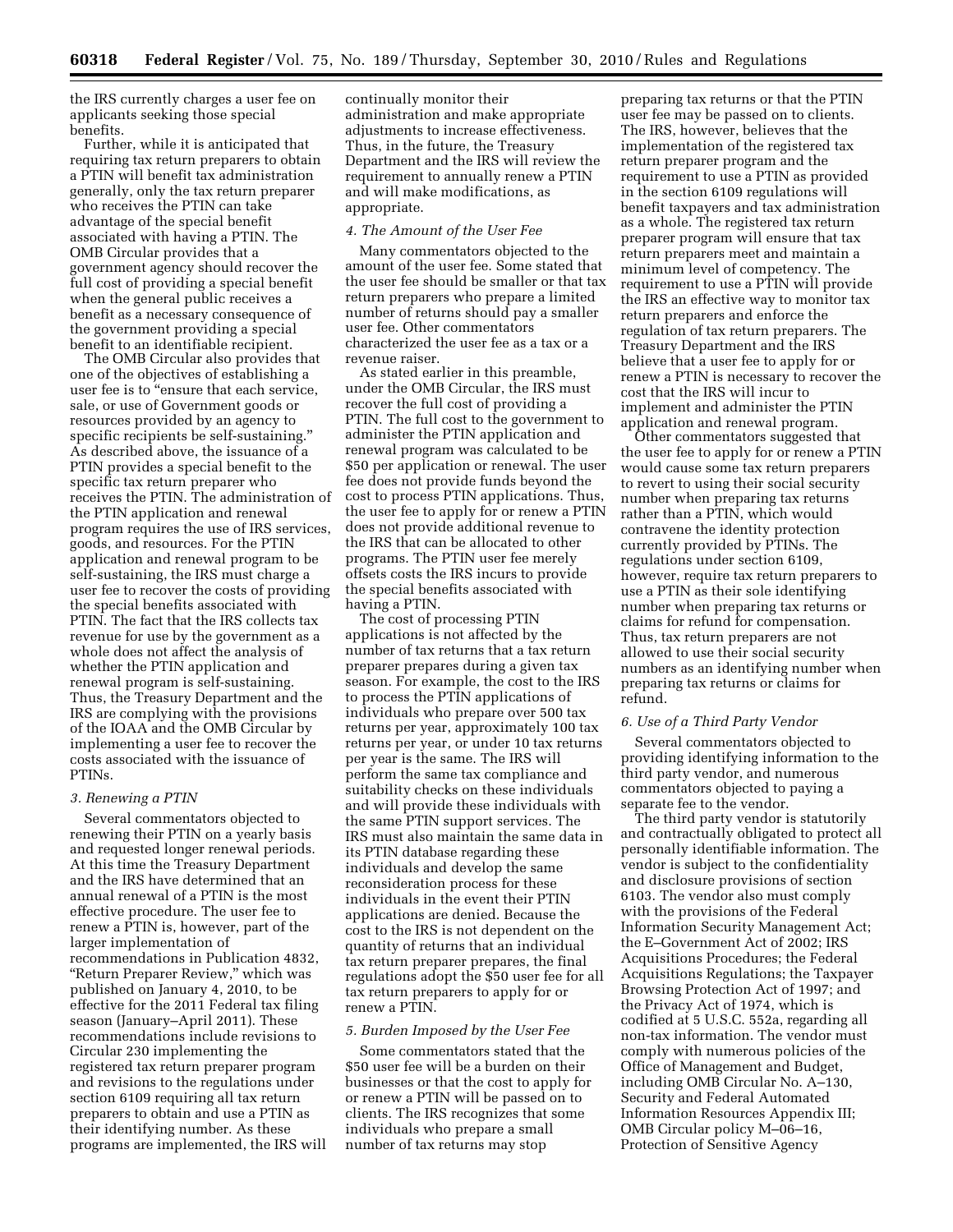Information; OMB Circular Policy M– 06–15, Safeguarding Personally Identifiable Information; and OMB Circular Policy M–06–19, Reporting Incidents Involving Personally Identifiable Information.

The vendor faces significant consequences for the unauthorized inspection or disclosure of confidential tax information. These consequences include, among others, that an officer or employee of the vendor may be subject to civil damages; civil or criminal sanctions, such as sanctions imposed by 18 U.S.C. 641 and 3571; or penalties as prescribed in sections 7213, 7213A, and 7431.

The vendor's fee, currently set at \$14.25, covers the costs incurred by the vendor to administer the application and renewal process. These costs are separate from the costs to the IRS for administering the PTIN application and renewal program, which are recovered in the \$50 user fee. The respective fees pay for different aspects of administering the PTIN program, each of which is essential to providing PTINs to tax return preparers. Additionally, under the vendor's contract with the IRS, the vendor's fee is reviewed and approved by the IRS.

After consideration of all of the public comments and statements made during the public hearing, the Treasury Department and the IRS have adopted the proposed regulations in full.

## **Effective/Applicability Date**

The Administrative Procedure Act provides that substantive rules generally will not be effective until thirty days after the final regulations are published in the **Federal Register** (5 U.S.C. 553(d)). Final regulations may be effective prior to thirty days after publication if the publishing agency finds that there is good cause for an earlier effective date.

This regulation is part of the IRS' effort to implement the recommendations in the ''Return Preparer Review.'' The review concluded that obtaining more complete and accurate information on individual tax return preparers and improved IRS oversight of tax return preparers and their preparation of tax returns and claims for refund is necessary for effective tax administration. The PTIN is the mechanism that allows the IRS to obtain more complete and accurate information on tax return preparers. Thus, the issuance of a PTIN is a threshold requirement to implementing the recommendations in the report.

This regulation must be effective significantly in advance of the beginning of the 2011 filing season to

enable the IRS to charge a user fee to recover the cost of administering the program under which all individuals who prepare all or substantially all of a tax return or claim for refund of tax are required to obtain a PTIN for use during the 2011 Federal tax filing season. For all tax return preparers to receive a PTIN prior to the 2011 filing season, the IRS must begin registering preparers as quickly as possible. Thus, the Treasury Department and the IRS find that there is good cause for these regulations to be effective upon the publication of a Treasury decision adopting these rules as final regulations in the **Federal Register**.

# **Special Analyses**

It has been determined that these final regulations are a significant regulatory action as defined in Executive Order 12866.

It has been determined that a final regulatory flexibility analysis under 5 U.S.C. 604 is required for this final rule. The analysis is set forth under the heading, "Final Regulatory Flexibility Analysis.''

Pursuant to section 7805(f) of the Code, the notice of proposed rulemaking preceding these final regulations was submitted to the Chief Counsel for Advocacy of the Small Business Administration for comment on its impact on small business. The Chief Counsel for Advocacy did not submit comments on the notice of proposed rulemaking.

## *Final Regulatory Flexibility Analysis*

When an agency either promulgates a final rule that follows a required notice of proposed rulemaking or promulgates a final interpretative rule involving the internal revenue laws as described in 5 U.S.C. 603(a), the Regulatory Flexibility Act (5 U.S.C. chapter 6) requires the agency to ''prepare a final regulatory flexibility analysis.'' A final regulatory flexibility analysis must, pursuant to 5 U.S.C. 604(a), contain the five elements listed in this final regulatory flexibility analysis. For purposes of this final regulatory flexibility analysis, a small entity is defined as a small business, small nonprofit organization, or small governmental jurisdiction. 5 U.S.C. 601(3)–(6). The Treasury Department and the IRS conclude that the final regulations (together with other contemplated guidance provided for in these regulations) will impact a substantial number of small entities and the economic impact will be significant.

## *A Statement of the Need for, and the Objectives of, The Final Rule*

The final regulations are necessary to recover the full cost to the IRS associated with administering the PTIN application and renewal program and providing the special benefits that are associated with obtaining a PTIN.

The Treasury Department and the IRS are implementing regulatory changes that increase the oversight of the tax return preparer industry. These regulatory changes are based upon findings and recommendations made by the IRS in the ''Return Preparer Review.'' Based upon findings in the review, all individuals who prepare all or substantially all of a tax return or claim for refund will be required to use a PTIN as their identifying number. Except as provided in any transitional period, only attorneys, certified public accountants, enrolled agents, or registered tax return preparers may apply for a PTIN. Thus, only attorneys, certified public accountants, enrolled agents, and registered tax return preparers will be eligible to prepare all or substantially all of a tax return or claim for refund. By limiting the individuals who may prepare all or substantially all of a tax return or claim for refund to individuals who have a PTIN, the IRS is providing a special benefit to the individuals who obtain a PTIN.

The objective of the final regulations is to recover the costs to the government that are associated with providing this special benefit. The costs to the government include the development and maintenance of the IRS information technology system that interfaces with the vendor; the development and maintenance of internal applications; IRS customer service support activities, which include development and maintenance of an IRS Web site and call center staffing; and personnel, administrative, and management support needed to evaluate and address tax compliance issues, investigate and address conduct and suitability issues, and otherwise support and enforce the programs that require individuals to apply for or renew a PTIN.

*Summaries of the Significant Issues Raised in the Public Comments Responding to the Initial Regulatory Flexibility Analysis and of the Agency's Assessment of the Issues, and a Statement of Any Changes Made to the Rule as a Result of the Comments* 

A summary of the comments is set forth elsewhere in this preamble, along with the Treasury Department's and the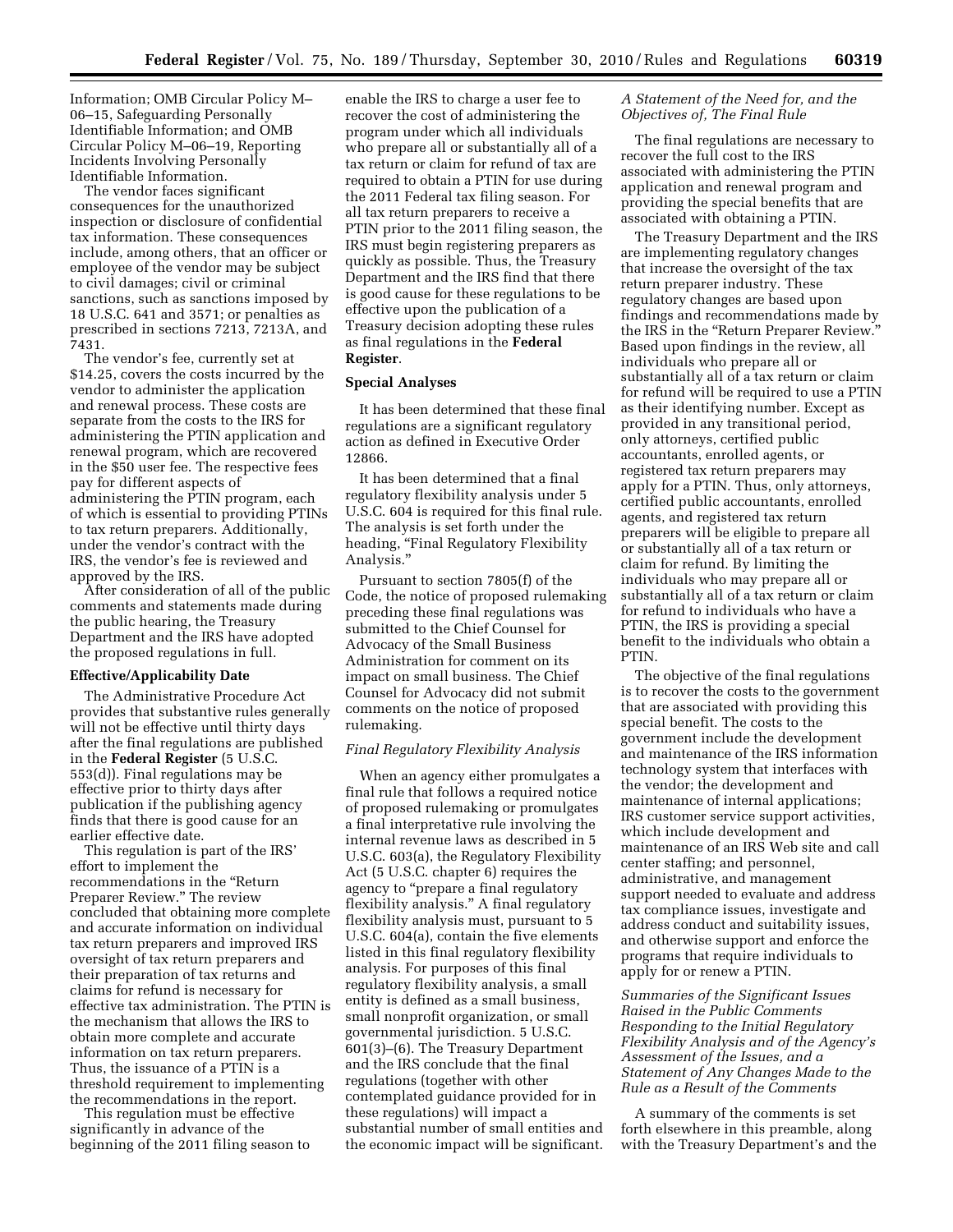IRS' assessment of the issues raised in the comments.

*A Description and an Estimate of the Number of Small Entities to Which the Rule Will Apply or an Explanation of Why an Estimate Is Not Available* 

The final regulations affect all individuals who want to become a registered tax return preparer under the new oversight rules in Circular 230. Only individuals, not businesses, can practice before the IRS or become a registered tax return preparer. Thus, the economic impact of these regulations on any small entity generally will be a result of applicants and registered tax return preparers owning a small business or a small entity employing applicants or registered tax return preparers.

The final regulations further affect all individual tax return preparers who are required to apply for or renew a PTIN. Only individuals, not businesses, can apply for or renew a PTIN. Thus, the economic impact of these regulations on any small entity generally will be a result of an individual tax return preparer who owns a small business and who is required to apply for or renew a PTIN, or a small business otherwise employing an individual tax return preparer who is required to apply for or renew a PTIN, to prepare all or substantially all of a tax return or claim for refund.

The appropriate NAICS codes for the registered tax return preparer program and PTINs are those that relate to tax preparation services (NAICS code 541213), other accounting services (NAICS code 541219), offices of lawyers (NAICS code 541110), and offices of certified public accountants (NAICS code 541211). Entities identified as tax preparation services and offices of lawyers are considered small under the Small Business Administration size standards (13 CFR 121.201) if their annual revenue is less than \$7 million. Entities identified as other accounting services and offices of certified public accountants are considered small under the Small Business Administration size standards if their annual revenue is less than \$8.5 million. The IRS estimates that approximately 70 to 80 percent of the individuals subject to these proposed regulations are tax return preparers operating as or employed by small entities.

*A Description of the Projected Reporting, Recordkeeping, and Other Compliance Requirements of the Rule, Including an Estimate of the Classes of Small Entities Subject to the Requirements and the Type of Professional Skills Necessary for Preparation of a Report or Record* 

No reporting or recordkeeping requirements are projected to be associated with the final regulation.

*A Description of the Steps the Agency Has Taken To Minimize the Significant Economic Impact on Small Entities Consistent With the Stated Objectives of Applicable Statutes, Including a Statement of the Factual, Policy, and Legal Reasons for Selecting Any Alternative Adopted in the Final Rule and Why Other Significant Alternatives Affecting the Impact on Small Entities That the Agency Considered Were Rejected* 

The Treasury Department and the IRS are not aware of any steps that could be taken to minimize the economic impact on small entities that would also be consistent with the objectives of these final regulations. These regulations do not impose any more requirements on small entities than are necessary to effectively administer the internal revenue laws. Further, the regulations do not subject small entities to any requirements that are not also applicable to larger entities covered by the regulations.

The Treasury Department and the IRS have determined that there are no viable alternatives to the final regulations.

The IOAA authorizes the charging of user fees for agency services, subject to policies designated by the President. The OMB Circular implements presidential policies regarding user fees and encourages user fees when a government agency provides a special benefit to a member of the public. As Congress has not appropriated funds to the registered tax return preparer program or the PTIN application and renewal program, there are no viable alternatives to the imposition of user fees.

## **Drafting Information**

The principal author of these final regulations is Emily M. Lesniak, Office of the Associate Chief Counsel (Procedure and Administration).

# **List of Subjects in 26 CFR Part 300**

Reporting and recordkeeping requirements, User fees.

# **Adoption of Amendments to the Regulations**

■ Accordingly, 26 CFR part 300 is amended as follows:

# **PART 300—USER FEES**

■ **Paragraph 1.** The authority citation for part 300 continues to read in part as follows:

**Authority:** 31 U.S.C. 9701.

- **Par. 2.** Section 300.0 is amended by
- 1. Adding paragraph (b)(9).
- 2. Removing paragraph (c).
- The addition reads as follows:

# **§ 300.0 User fees; in general.**

\* \* \* \* \*

(b) \* \* \* (9) Applying for a preparer tax identification number.

■ **Par. 3.** Section 300.1 is amended by adding paragraph (d) to read as follows:

# **§ 300.1 Installment agreement fee.**

\* \* \* \* \* (d) *Effective/applicability date.* This section is applicable beginning March 16, 1995, except that the user fee for entering into installment agreements on or after January 1, 2007, is applicable January 1, 2007.

■ **Par. 4.** Section 300.2 is amended by adding paragraph (d) to read as follows:

# **§ 300.2 Restructuring or reinstatement of installment agreement fee.**

\* \* \* \* \* (d) *Effective/applicability date.* This section is applicable beginning March 16, 1995, except that the user fee for restructuring or reinstatement of an installment agreement on or after January 1, 2007, is applicable January 1, 2007.

■ **Par. 5.** Section 300.3 is amended by adding paragraph (d) to read as follows:

# **§ 300.3 Offer to compromise fee.**

\* \* \* \* \* (d) *Effective/applicability date.* This section is applicable beginning November 1, 2003.

■ **Par. 6.** Section 300.4 is amended by adding paragraph (d) to read as follows:

## **§ 300.4 Special enrollment examination fee.**

\* \* \* \* \* (d) *Effective/applicability date.* This section is applicable beginning November 6, 2006.

■ **Par. 7.** Section 300.5 is amended by adding paragraph (d) to read as follows:

**§ 300.5 Enrollment of enrolled agent fee.**  \* \* \* \* \*